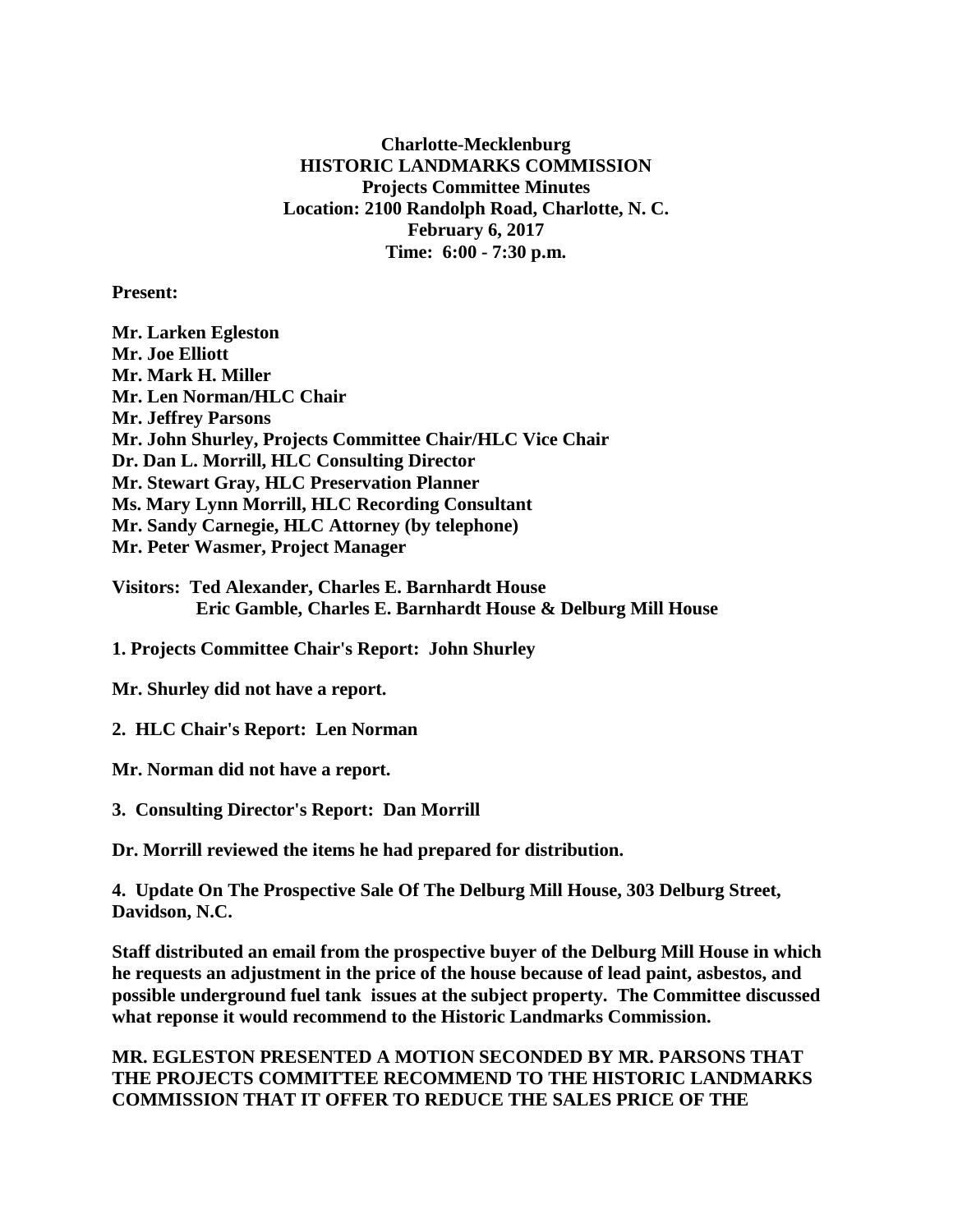**DELBURG MILL HOUSE, 303 DELBURG STREET, DAVIDSON, N.C. BY \$5000, AND THAT, IF THE PROSPECTIVE BUYER REFUSES THIS OFFER, THE COMMISSION LIST THE PROPERTY WITH ERIC GAMBLE, REALTOR, AND THAT THE INITIAL ASKING PRICE FOR THE PROPERTY BE \$175,000. THE COMMITTEE APPROVED THIS MOTION WITH MR. MILLER VOTING IN OPPOSITION.**

**Staff stated it would supply the asbestos and lead paint reports on the property to the Commission at its meeting on February 13th.**

**5. Update on the Phillips House and Morris Barn, 131 West Charles Street, Matthews, N.C.**

**Staff stated that the Matthews Board of Commissioners will decide at its meeting on February 13th what type of development will be permitted on the property. Thereafter, the Commission will have to determine what marketing strategy it will employ for the property.**

**6. Consideration of the use of Options to Secure the Preservation of Historic Landmarks.**

**Staff stated that it intended to explore the Commission's use of assignable options as a means to increase the effectiveness of the Revolving Fund. One of the requirements for a party's obtaining an option held by the HLC would be its willingness to place preservation covenants in the deed. The Committee stated its support for this initiative.**

**7. Discussion of Marketing Proposal for Edward M. Rozzel Farm, 11647 Old Rozzelles Ferry Road, Charlotte, N.C.** 

**Staff distributed a proposal from Cole Jenest & Stone for the preparation of a marketing package for the Edward M. Rozzel Farm. The package will include a schematic site plan for infill development on the property and an explanation of zoning regulations and other restrictions on future development of the property. The cost would be \$1800. The Committee supported approval of the proposal as presented.**

**MR. ELLIOTT PRESENTED A MOTION SECONDED BY MR. NORMAN THAT THE PROJECTS COMMITTEE RECOMMEND TO THE HISTORIC LANDMARKS COMMISSION THAT IT APPROVE A CONTRACT WITH COLE JENEST & STONE TO PREPARE FOR A FEE OF \$1800 A MARKETING PACKAGE FOR THE EDWARD M. ROZZEL FARM, 11647 OLD ROZZELLS FERRY ROAD, WHICH SHALL INCLUDE A SCHEMATIC SITE PLAN FOR INFILL DEVELOPMENT ON THE PROPERTY AND AN EXPLANATION OF THE ZONING REGULATIONS AND OTHER RESTRICTIONS ON FUTURE DEVELOPMENT OF THE PROPERTY. THE COMMITTEE UNANIMOUSLY APPROVED THE MOTION.**

**8. Update on the Torrence Lytle School, 302 Holbrooks Road, Huntersville, N.C.**

**Peter Wasmer reported that abestos abatement is underway. He has arranged for Abigail Jennings of Pioneer Springs School to visit Torrence Lytle. Sandy Carnegie, HLC**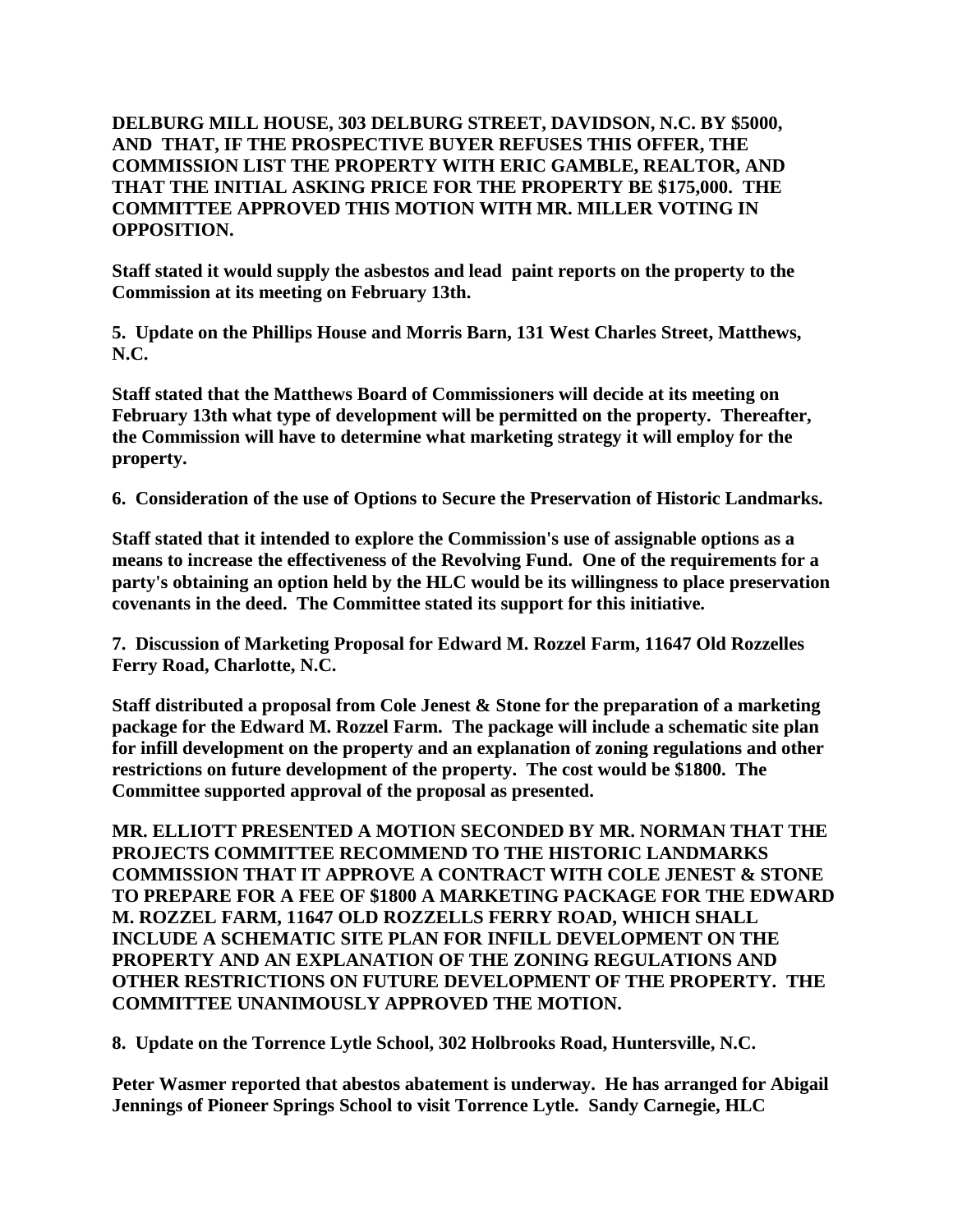**Attorney, stated that the Commission can allow Ms. Jennings to visit the campus. Also, Ms. Jennings can submit a backup offer. Mr. Wasmer stated that the work on the buildings should be completed in three months.** 

**9. Update on the Charlotte New Look Bus.**

**Staff reported that it continues to work to negotiate an agreement with CATS to store and maintain the bus.**

**10. Update on Streetcar 85.**

**Staff has still not heard from the North Carolina Transportation Museum about when it will need a generator and cart to power Streetcar 85.**

**11. Update on Trolley Number 1.** 

**Staff reported that Charlotte Trolley plans to continue to operate as an independent entity, which means that it will retain its assets, including Trolley Number 1. Dr. Morrill stated that he still plans to meet with the County Manager to discuss the financial implications of Charlotte Trolley's moving out of the Charlotte Museum Building on Camden Road.**

**12. Update on Morgan School, 500 South Torrence Street, Charlotte, N.C.**

**Staff reported that the HLC's offer to purchase the property has still not been presented to the School Board. Staff has talked with City officials, who have stated that the City intends to work with a private developer to put affordable housing into the building, which will be preserved. Consequently, it appears that the HLC will not have to commit funds toward the acquisiton of the Morgan School.**

**13. Consideration of the Purchase of the Charles E. Barnhardt House, 2733 Country Club Lane, Charlotte, N.C.**

**MR. PARSONS PRESENTED A MOTION SECONDED BY MR. EGLESTON THAT THE PROJECTS COMMITTEE CONVENE IN CLOSED SESSION TO DISCUSS THE PROSPECTIVE ACQUISITION OF REAL ESTATE. THE COMMITTEE UNANIMOUSLY APPROVED THE MOTION.**

**MR. NORMAN PRESENTED A MOTION SECONDED BY MR. MILLER THAT THE PROJECTS COMMITTEE CONVENE IN OPEN SESSION. THE COMMITTEE UNANIMOUSLY APPROVED THE MOTION.**

**Note: In Closed Session the Projects Committee voted to recommend that the Historic Landmarks Commission pursue purchase of the Charles E. Barnhardt House, 2733 Country Club Lane, Charlotte, N.C., in accordance with the findings of the Due Diligence Process.**

**14. Old Business.**